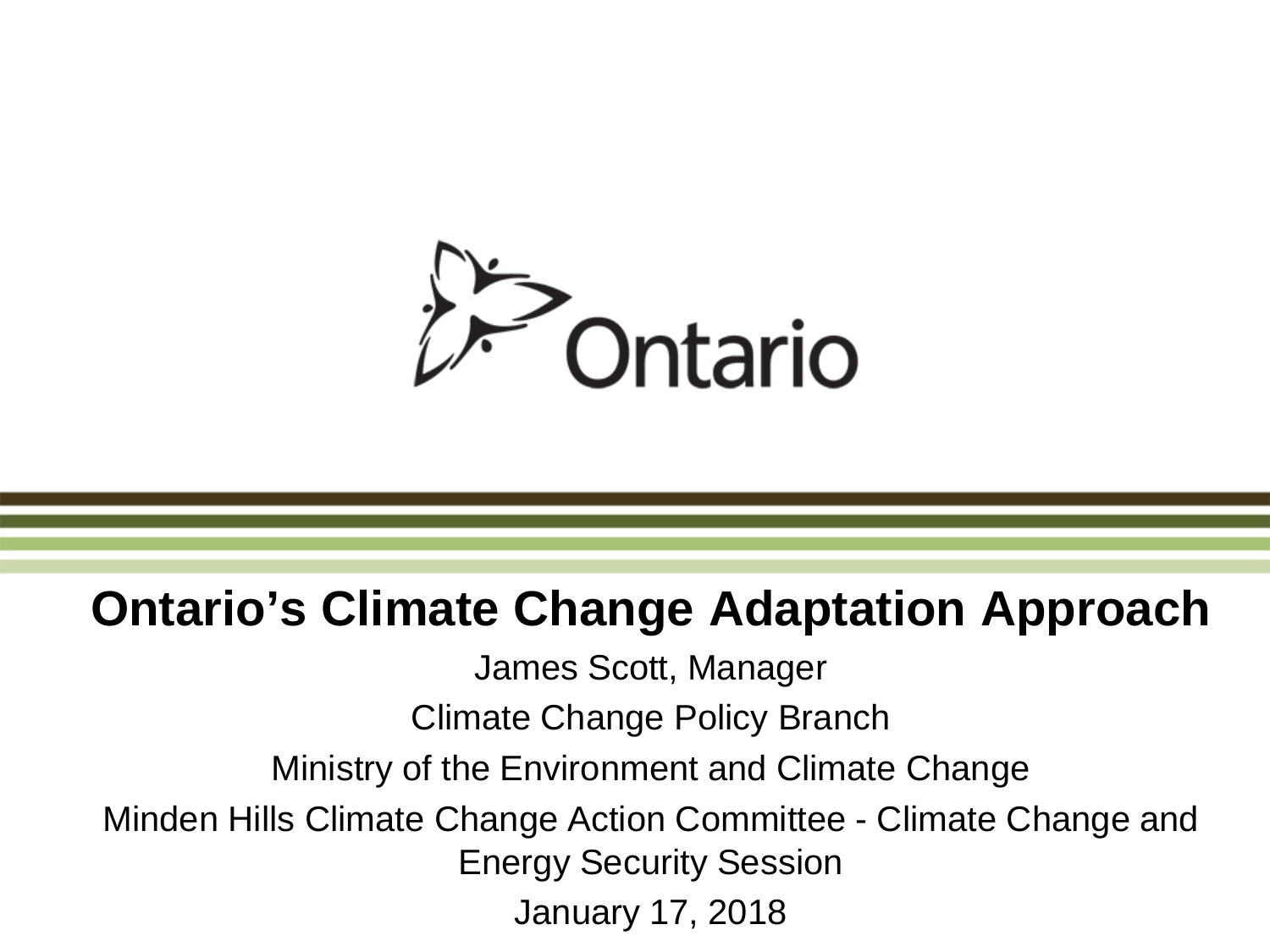### **Presentation Overview**

- Background Climate Impacts
- Ontario's past response, progress, and new approach to climate change
	- *Focusing on the new climate change organization*
- Municipal Involvement/Discussion/Opportunities
- Additional Information (survey, Environmental registry, Ontario.ca webpage, and contact Information)

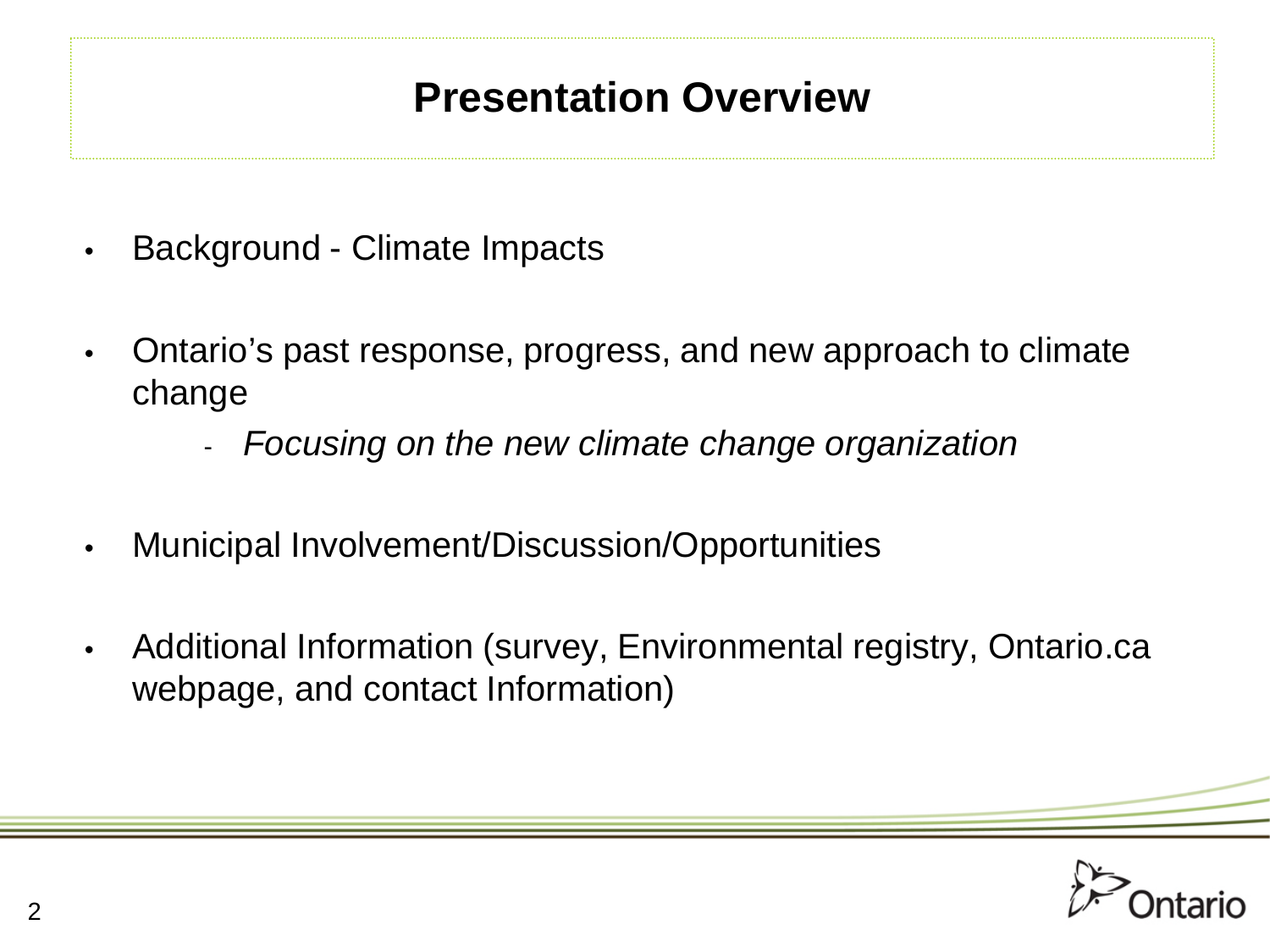### **Impacts Are Already Being Felt in Ontario**



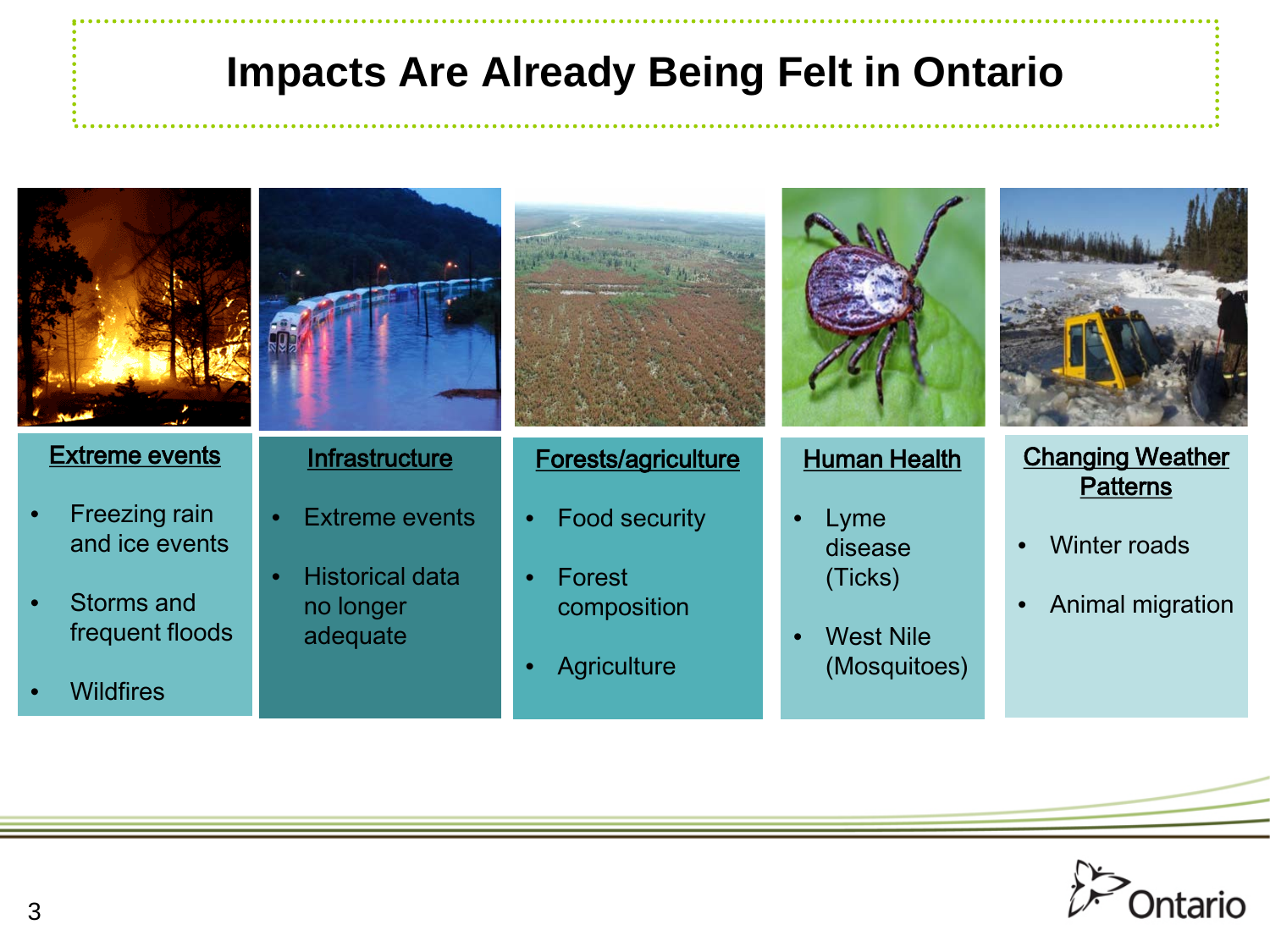## **Ontario's Response to Climate Change**

**Climate Ready:**  *Ontario's Adaptation Strategy and Action Plan (2011)*

- Climate Ready outlined 37 actions to be taken by 10 ministries from 2011-2014.
- Actions in the plan built on existing activities and investments across government – see slide 6 for a complete list of actions.

**Ontario's Climate Change Strategy (2015) and Climate Change Action Plan (2016)**

- The strategy included a commitment to develop a climate change information and services organization.
- The plan identifies policies and programs to achieve near and long term emission reductions and intended level of investment, and to develop a strategy for adaptation by the end of 2017.

**Cap and Trade Program (2016)**

- Quantification, Reporting and Verification of Greenhouse Gas (GHG) Emissions Regulation (2017).
- Sector coverage includes about 82% of GHGs in the province; 223 major GHG emitting facilities included.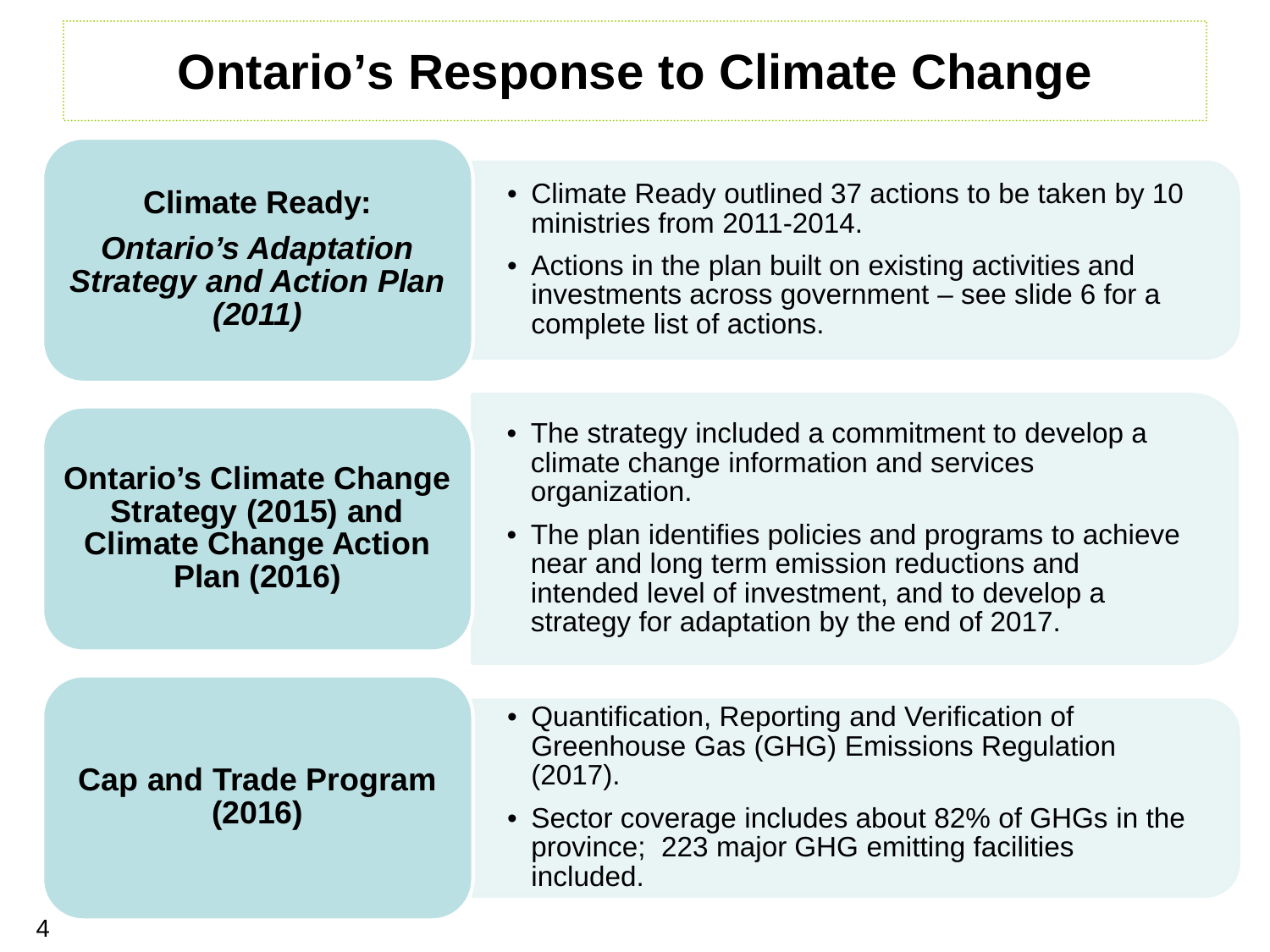## **Ontario's Progress on Climate Change Adaptation**

### **Climate Ready: Ontario's Adaptation Strategy and Action Plan (2011-2014)**. Actions underway:

#### **Land Use Planning**

- Provincial Policy Statement 2014 and the four provincial land use plans (Growth Plan, Greenbelt Plan, Oak Ridges Moraine Conservation Plan, Niagara Escarpment Plan) have been revised to help improve climate resiliency across the province.
- Province is in the process of amending the Planning Act to require climate change policies to be included in official plans.

#### **Infrastructure and Buildings**

- Ontario investing \$190 billion over 13 years starting in 2014-15 to expand and renew our infrastructure.
- Infrastructure for Jobs and Prosperity Act, 2015 enshrines the principle that infrastructure planning and investment must be resilient to the effects of climate change.
- MNRF \$200 million federal funding over 5 years starting in 2015-16 to update floodplain maps.
- MOECC \$237,000 for the Home Adaptation Assessment Program, to reduce basement flooding risk in homes.

#### **Indigenous Communities**

• Province is funding a project for 40 Indigenous communities to help them collect local community traditional ecological knowledge, and lead the assessment of their community vulnerabilities, in order to develop local adaptation plans. This investment will also help create a Northern Ontario climate change impact study.

#### **Natural Environment and Agriculture**

- Grasslands Stewardship Initiative to plant 50 million trees across the province by 2025, enhance 30,000 ha of grassland by 2036.
- Wetland Conservation Strategy for Ontario 2017-2030 to advance wetland conservation across the province.
- Soil Health Strategy to sustain and support healthy soil into the future.

#### **Public Health**

• Province released the Climate Change and Health Toolkit in 2016, to help raise awareness of health impacts of climate change.

#### **Climate Change Projections**

• Ontario's investment in climate change projections are available, free of charge, on the Ontario Open Data Catalogue.

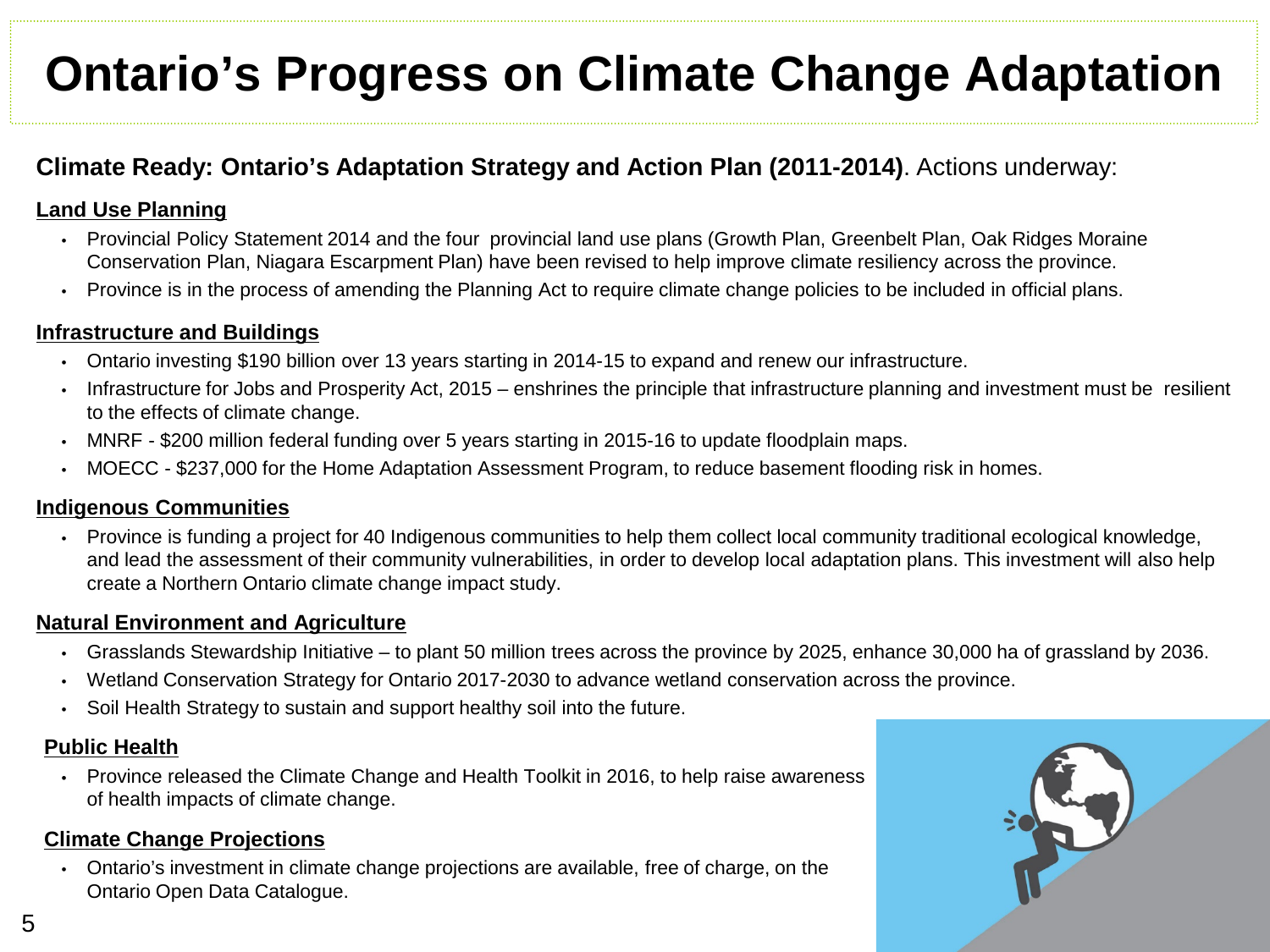## **Our Next Steps on Climate Change Adaptation**

We are taking the next steps to continue to build Ontario's resilience:



Creating a new climate change organization to provide climate change projection data and analysis, and delivering adaptation services.

Conducting a provincial risk assessment to determine Ontario's most urgent climate change vulnerabilities and how to best address them.

Develop a strong governance framework to ensure all-ofgovernment coordination to more effectively identify priorities and implement climate change adaptation actions.

Provide information to the public on climate impacts and adaptation in order to raise public awareness of the need to adapt and how to adapt.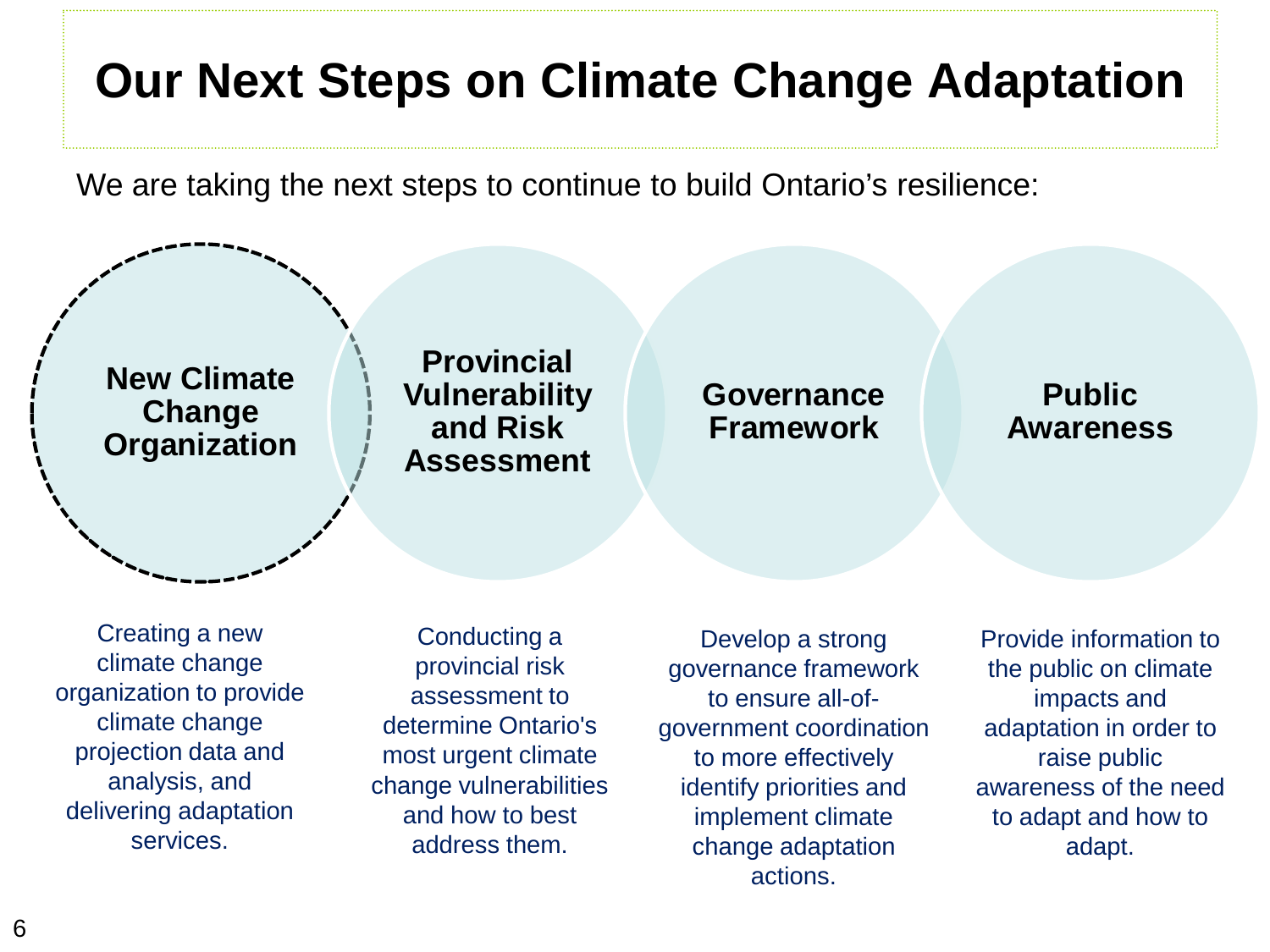# **The New Organization**

### **Specialization:**

• Source for leading-edge, authoritative climate change information and services.

### **Vision:**

• Support the public/private sectors, municipalities, and Indigenous communities in the development of adaptive strategies to build resilience to climate impacts.

### **Mission:**

• Offer a range of climate services that enhance understanding and management of climate risks and opportunities, enable effective adaptation action and decision-making, and support a climate services market in Ontario.

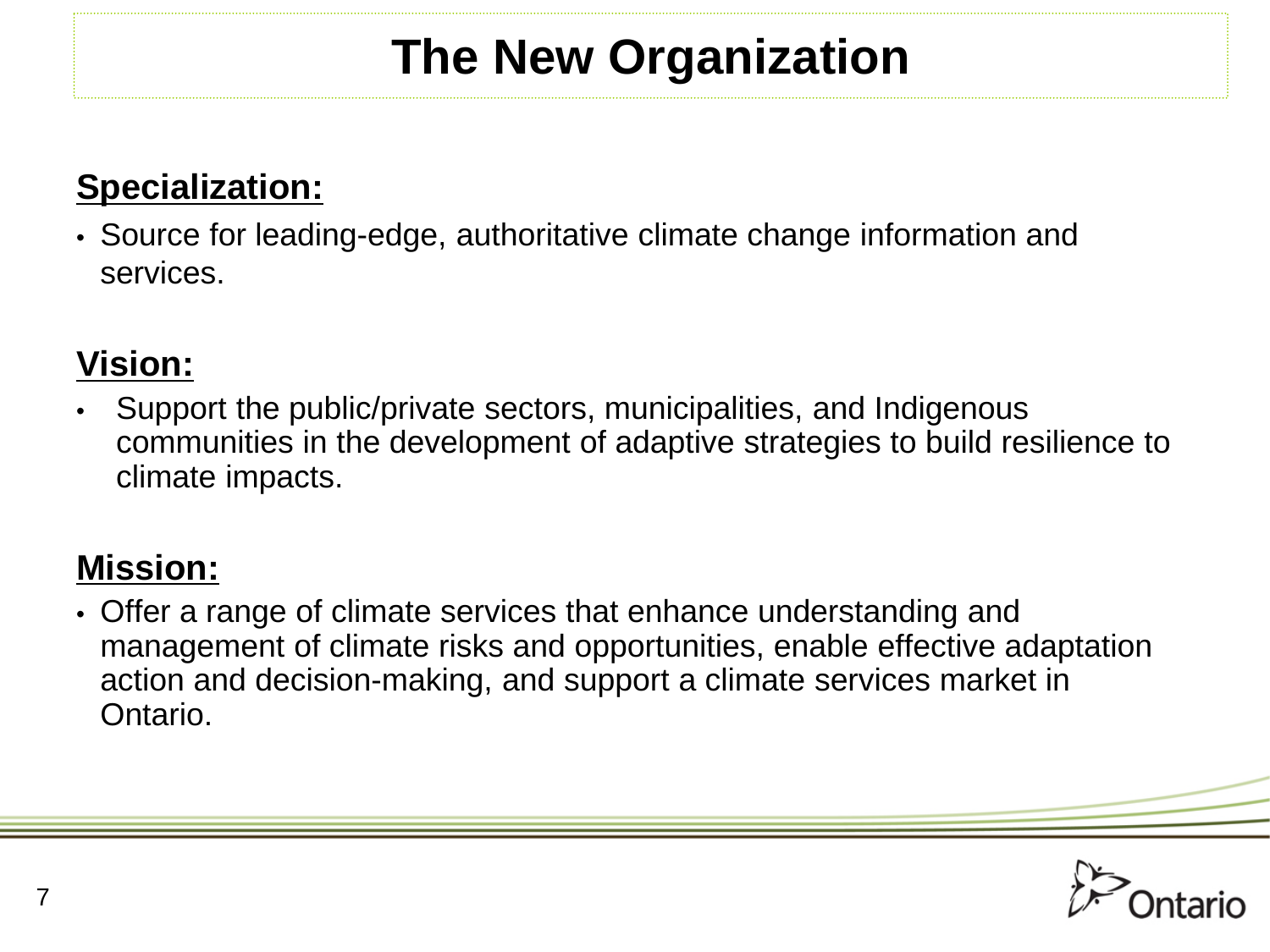# **The New Organization – Structure**

### **THE NEW ORGANIZATION (2018):**

- Independent and not-for-profit organization
- Organizational Structure Includes Board of Directors, Core Leadership Team (Executive Director), and staff.
- Opportunity to bring together the science of climate impact projections and practical issues around decision-making by aligning policy needs with scientific work/research.
- Collaborate and network with other organizations.
- Partnerships / in-kind contributions and fee for service will be used to partially offset operational costs of the organization.

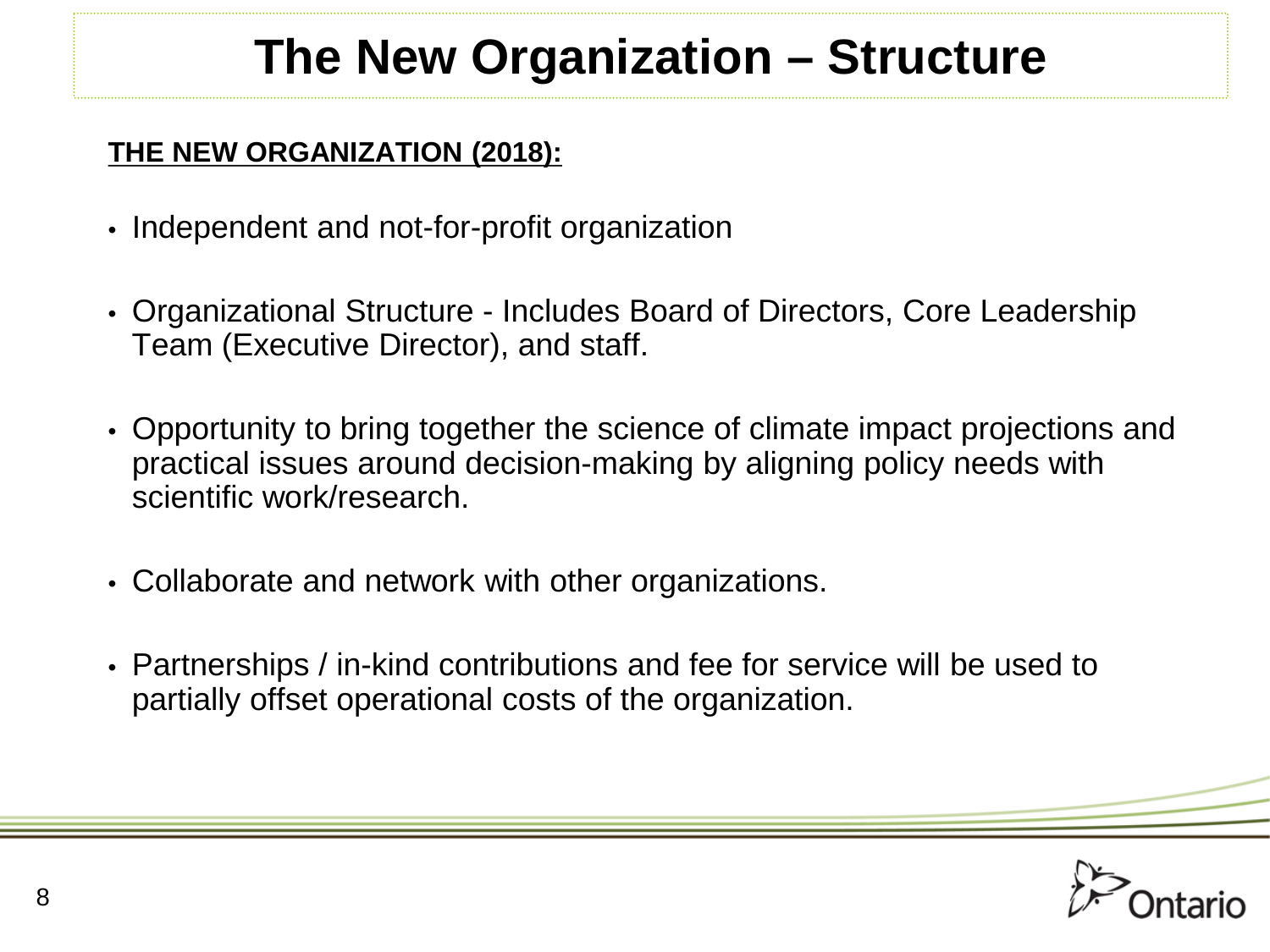## **Potential Partnership Opportunities**

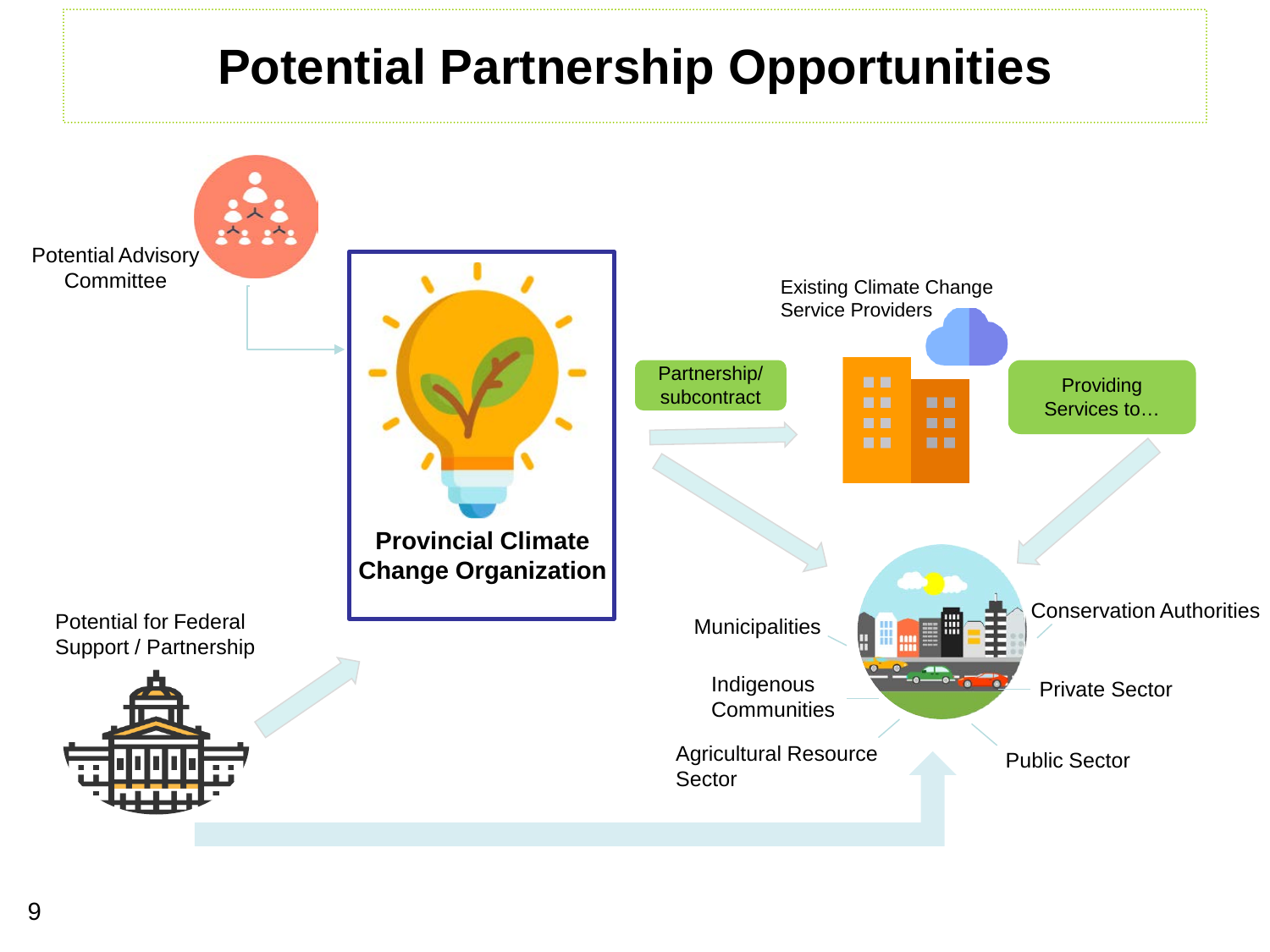## **New Climate Organization Scope of Potential Services**



makers have access to relevant local climate impact

information.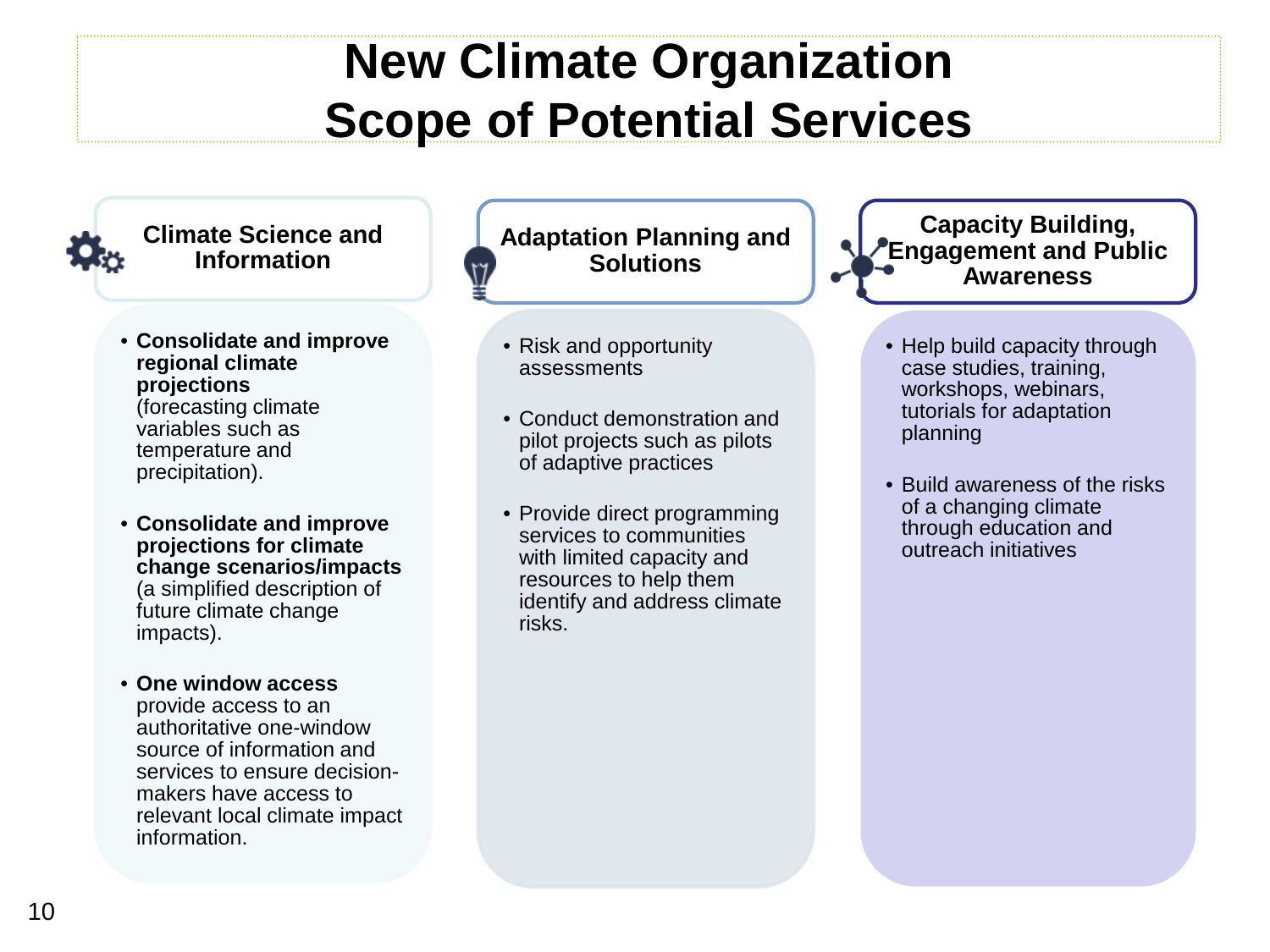## **Potential Clients/Users**

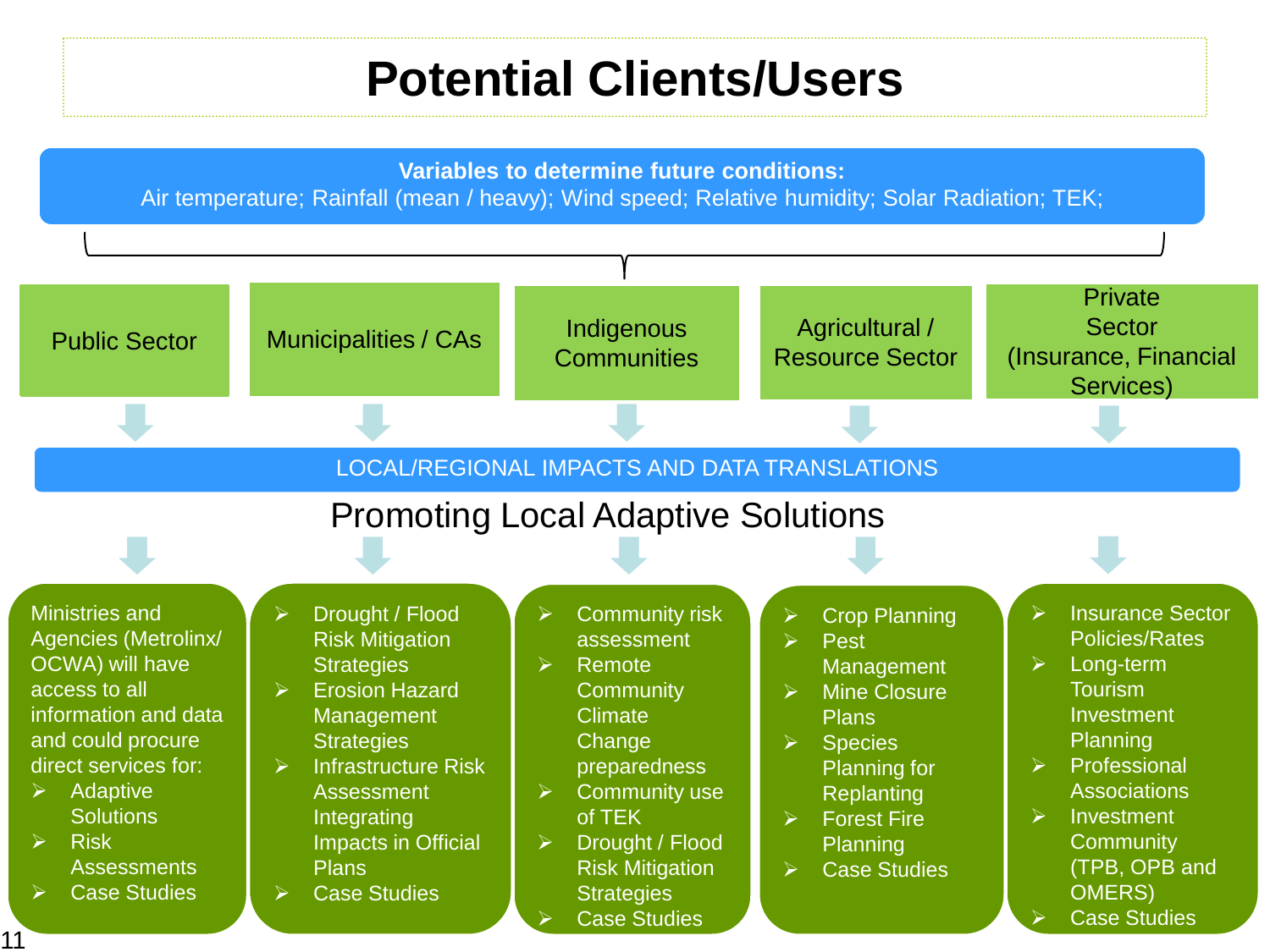## **New Organization - Next Steps**

### Phase 1: Establishment & Business Planning (2018)



goes live and expand service delivery

order to target future science investment

partners

assessment and make available science/data and tools

Launch case studies, pilot projects, workshops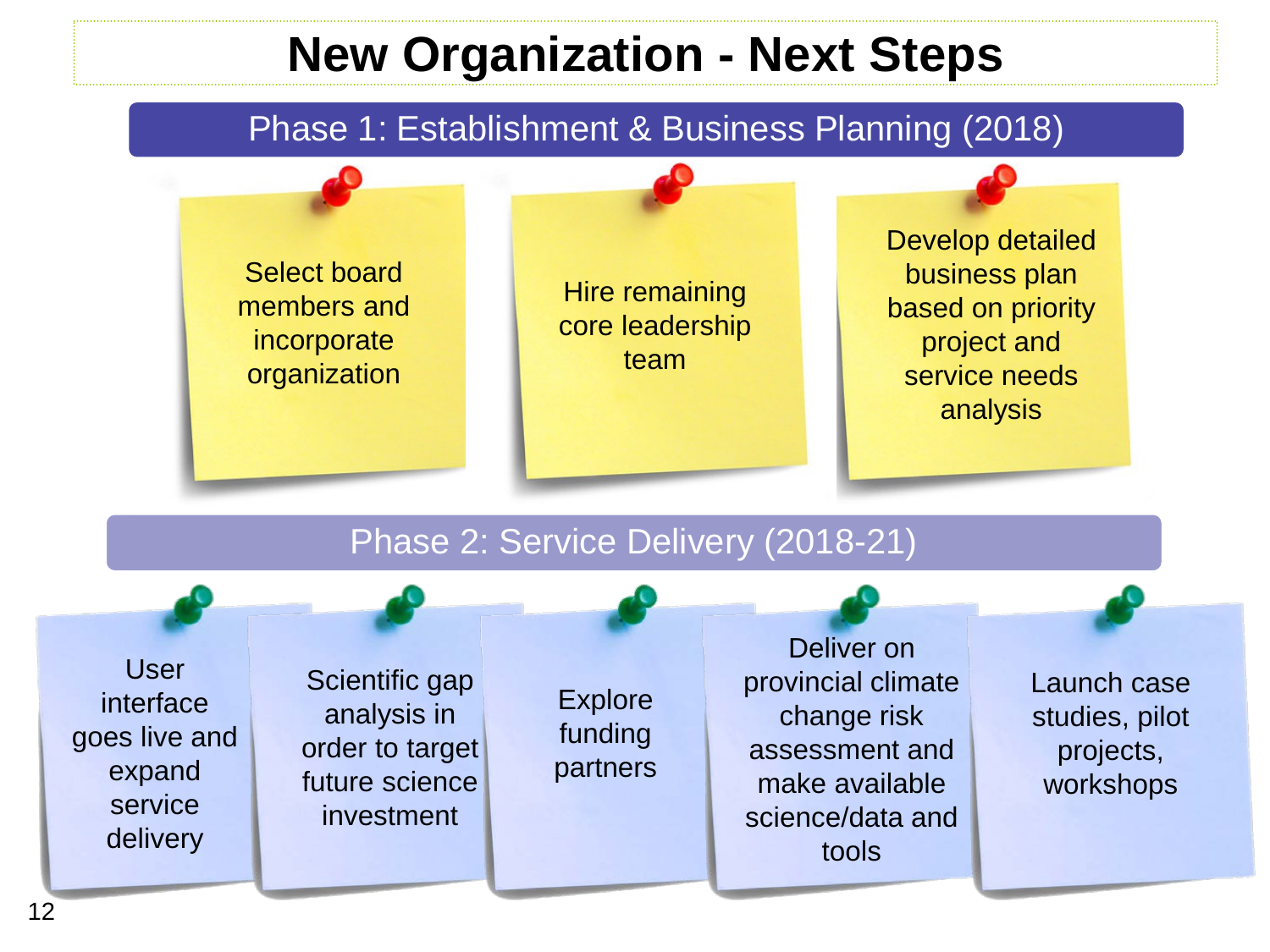# **Municipal Involvement/Opportunities/Discussion**

### *Municipal Response to date…*

- Some municipalities have indicated that they are very supportive of the new organization and will likely want to be an active partner and/or user of the services provided by the organization.
- Some municipalities have already done a considerable amount of climate change adaptation work and have a robust understanding of municipal and urban climate change adaptation risk and planning.
- There is a potential for municipalities to help the new organization and assist other Ontario municipalities by sharing lessons learned in undertaking risk and vulnerability assessments and adaptation planning work across municipal services.

### *Discussion Questions:*

- How would this new organization be useful for your municipality and/or your Climate Change Action Committee?
- What are your priorities in terms of climate information and services (e.g. floodplain mapping, adaptation planning and solutions, climate change data)?